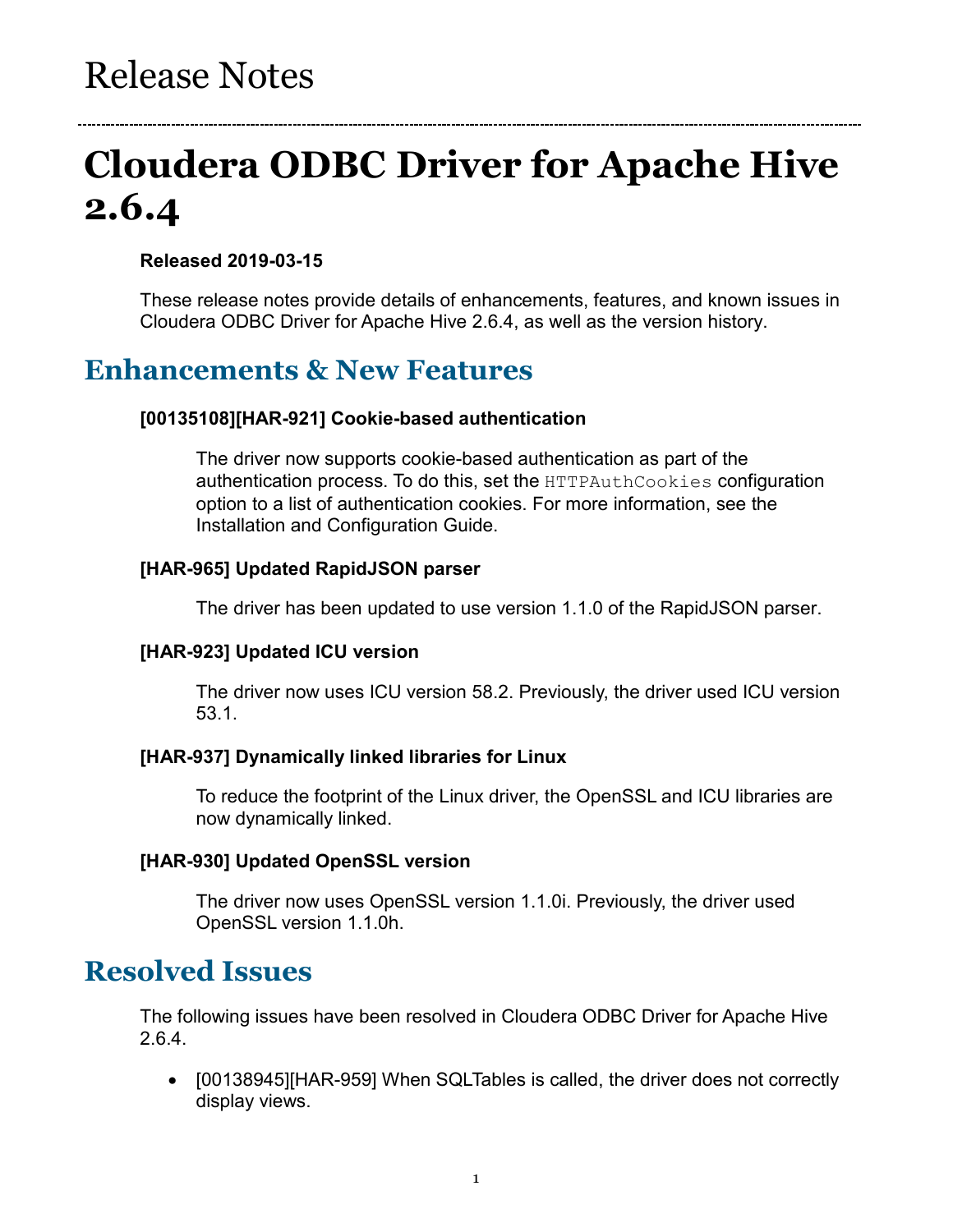- [HAR-926] The driver fails to parse queries that contain the keyword "LIMIT".
- [00136282][HAR-936] The driver fails to parse queries that contain a nonreserved keyword as the column name.
- [00133310][HAR-886] The driver fails to parse queries that contain a CAST function.
- [00137092][HAR-935] The driver fails to parse queries that contain an EXTRACT or FLOOR function.
- [00132674][HAR-882] EnableUniqueColumnName can produce unexpected results for certain locale settings.
- [00134046][HAR-902] The driver unexpectedly returns an error that is not handled by some BI tools.

This issue has been resolved. The driver now returns empty result sets for these queries.

- [HAR-900] The message returned by the driver when an invalid Port value is specified in a DSN or connection string is insufficiently detailed.
- [HAR-899] The driver does not support the TIMESTAMPADD and TIMESTAMPDIFF functions.

This issue has been resolved. You can now call the TIMESTAMPADD and TIMESTAMPDIFF functions when working with data of type TIMESTAMP. For more information, see the Installation and Configuration Guide.

- [HAR-908] Kerberos authentication fails when using Keyring on Linux.
- [HAR-912] In some situations, HTTP requests fail with a "Couldn't refill buffer" error message.

This issue has been resolved. The error message is caused by the driver attempting to make HTTP requests on connections that have been closed by the server. Now, when the driver makes a request, it checks if the "Connection" HTTP header field is set to "close". If so, the driver closes and reopens the connection.

# **Workflow Changes**

The following changes may disrupt workflows from earlier versions.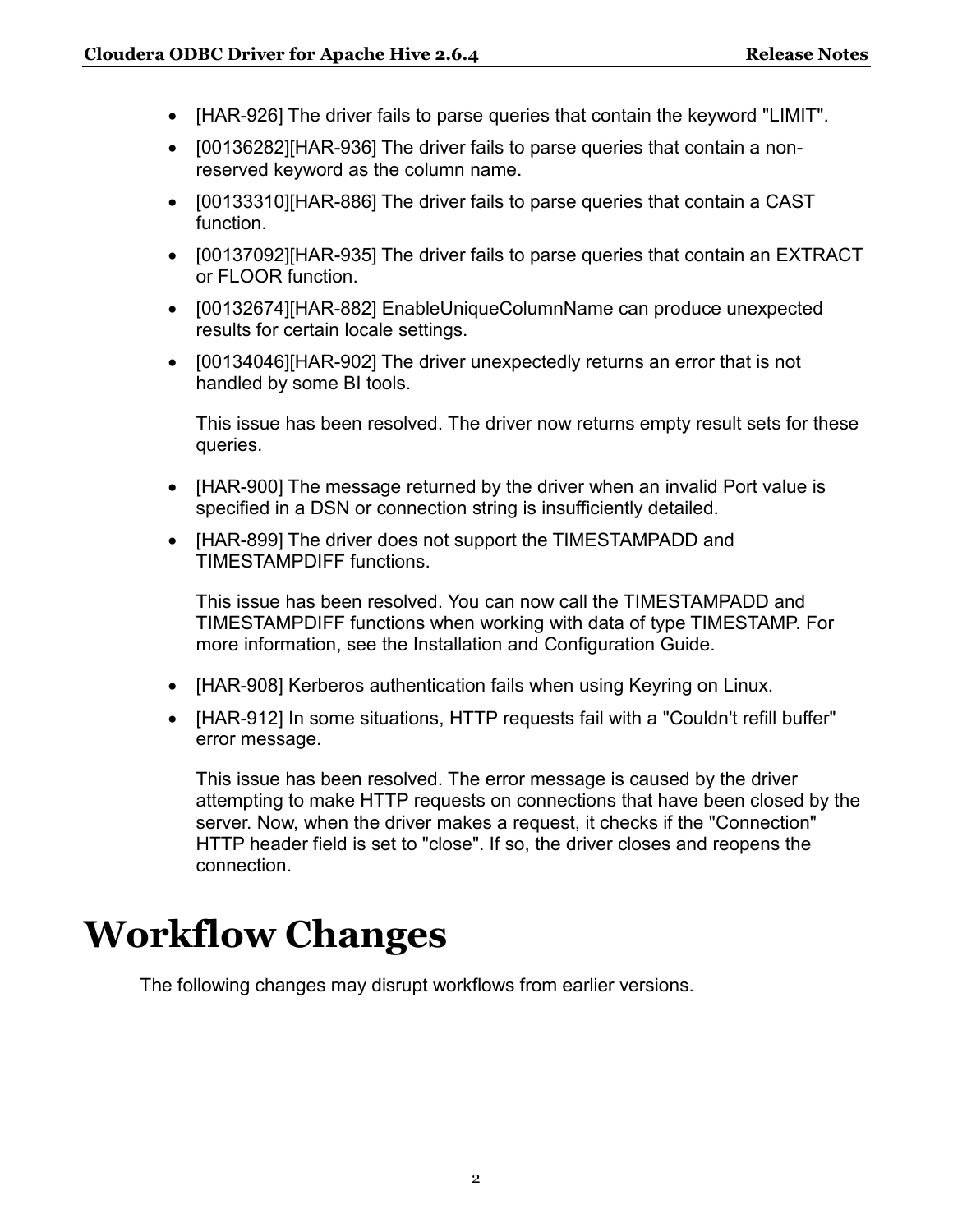## **Version 2.6.0**

### **Minimum TLS Version**

Beginning with this release, the driver requires a minimum version of TLS for encrypting the data store connection. By default, the driver requires TLS version 1.2. This requirement may cause existing DSNs and connection strings to stop working, if they are used to connect to data stores that use a TLS version earlier than 1.2.

To resolve this, in your DSN or connection string, set the Minimum TLS option (the  $Min$  TLS property) to the appropriate version of TLS for your server. For more information, see the *Installation and Configuration Guide*.

# **Version History**

## **Version 2.6.1**

**Released 2018-08-03**

### **Enhancements & New Features**

### **[HAR-898] CDH 5.15 now supported**

The driver now supports CDH versions 5.0 through 5.15.

### **[HAR-883] Hive 3.1 now supported**

The driver now supports Apache Hive versions 0.11 through 3.1.

### **Resolved Issues**

The following issue has been resolved in Cloudera ODBC Driver for Apache Hive 2.6.1.

• [00119275][HAR-833] CAST AS VARCHAR(n) returns incorrect metadata.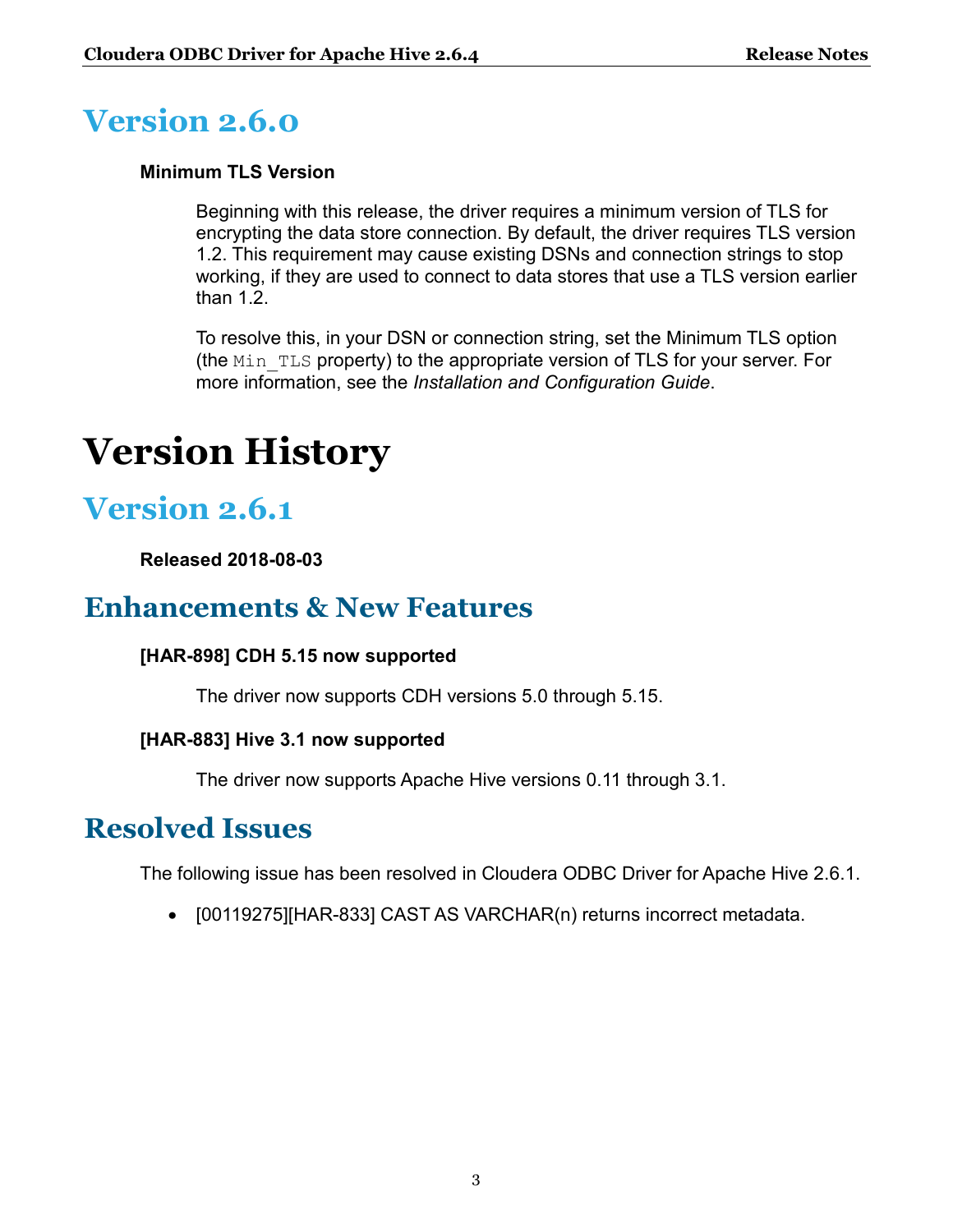## **Version 2.6.0**

**Released 2018-07-13**

### **Enhancements & New Features**

### **[HAR-732] Minimum TLS support**

You can now specify the minimum version of TLS the driver accepts when authenticating the connection to the data source.

### **[HAR-822] Updated OpenSSL version**

The driver now uses OpenSSL version 1.1.0h. Previously, the driver used OpenSSL version 1.0.2n.

### **[HAR-807] More informative SSL error messages**

The driver now provides more detailed error messages for TLS/SSL errors.

### **[HAR-820] Catalog configuration improvements**

Internal improvements were made to the way the driver configures the catalog, schema, table, and column name lengths.

#### **[00092073][HAR-657] Configuration instructions for Delegation UID**

The driver documentation now provides additional configuration instructions for enabling the Delegation UID function on a clustered server or when using Kerberos authentication.

### **Resolved Issues**

The following issue has been resolved in Cloudera ODBC Driver for Apache Hive 2.6.0.

• [HAR-853] HiveServerType value is incorrect in some documentation examples.